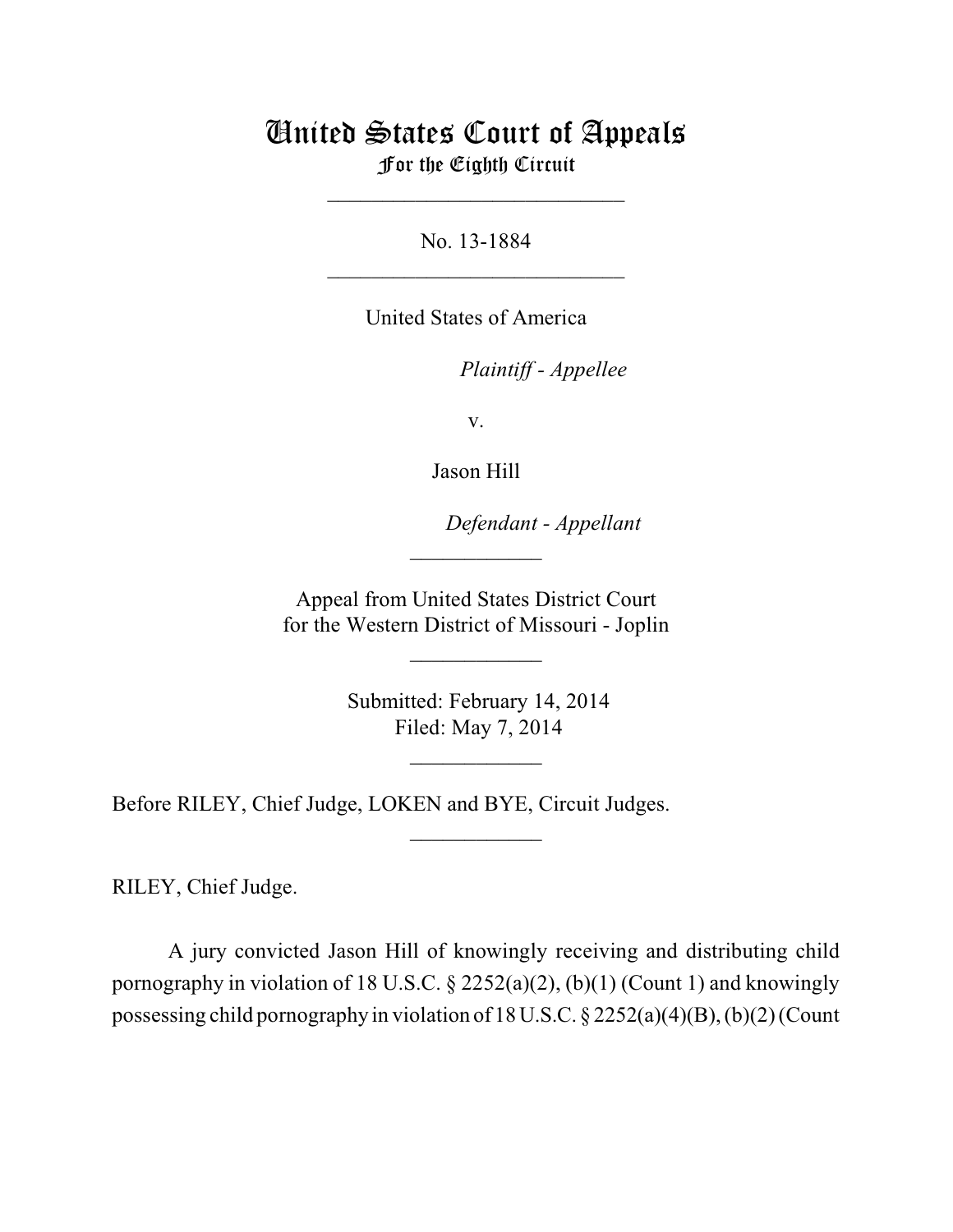2). Hill appeals, arguing the district court<sup>1</sup> erred in denying, without a hearing, his motion to suppress evidence seized from his computer, and denying his motion to dismiss a charged count on double jeopardy grounds. Hill further argues the district court<sup>2</sup> erred in denying his motions for judgment of acquittal on both counts. With appellate jurisdiction under 28 U.S.C. § 1291, we affirm.

### **I. BACKGROUND**

On August 3, 2010, James Smith, a Cassville, Missouri, police officer participating in a southwest Missouri cyber crimes task force investigating Internet crimes against children, used LimeWire, an online "peer-to-peer" file-sharing program, to access Hill's computer. Officer Smith downloaded ten images of what he believed to be child pornography from Hill's shared folder on LimeWire.<sup>3</sup> Based on the files downloaded from Hill's computer, Officer Smith, Task Force Officer Brian Martin, and Special Agent James D. Holdman Jr. of the U.S. Department of Homeland Security (DHS) obtained a federal warrant to search Hill's residence for child pornography.

The officers executed the warrant on September 28, 2010. When Hill answered the door, the officers served the warrant and explained they were looking for evidence of child pornography. After waiving, in writing, his rights prescribed by Miranda v. Arizona, 384 U.S. 436 (1966), Hill admitted he had been downloading large amounts

<sup>&</sup>lt;sup>1</sup>The Honorable Richard E. Dorr, late United States District Judge for the Western District of Missouri, adopting two reports and recommendations of the Honorable JamesC. England, United States Magistrate Judge for the Western District of Missouri.

<sup>&</sup>lt;sup>2</sup>The Honorable David Gregory Kays became Chief Judge of the United States District Court for the Western District of Missouri on January 4, 2014.

<sup>&</sup>lt;sup>3</sup>Installing LimeWire automatically allowed Hill to share files with any other LimeWire user in the world.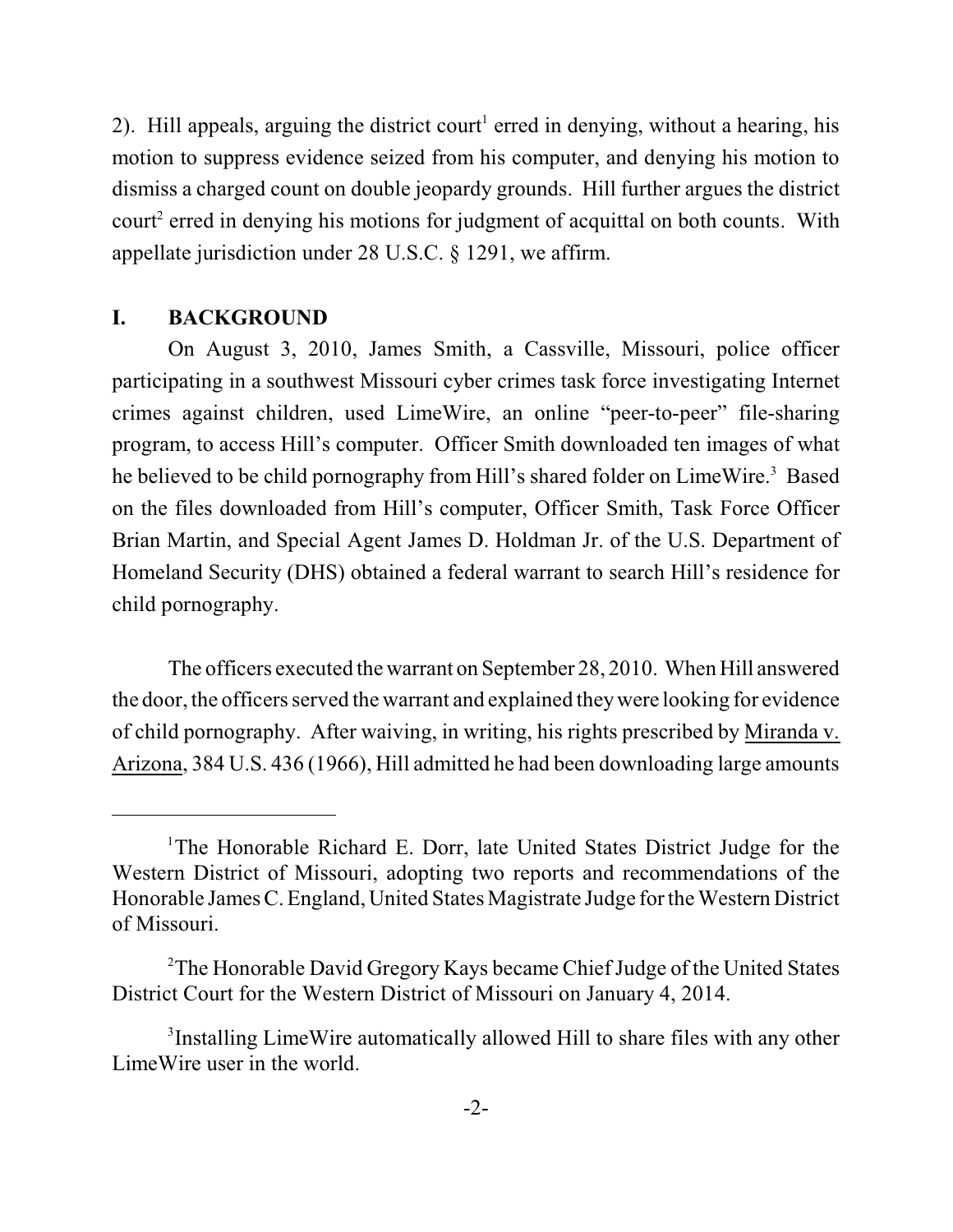of adult pornography through LimeWire for about a year, but "initially denied ever seeing any child pornography." Hill told the officers he may have seen a "popup" for what "he thought . . . might be child pornography" the night before the search, but that "he deleted it immediately" as he always did with such "popups." Hill's story changed over time.

As the interview progressed, the officers asked Hill whether he used search terms frequently used to obtain child pornography—terms contained in the filenames Officer Smith obtained from Hill's computer. Hill admitted he may have "accidentally typed 'preteen'" as a search term in LimeWire late at night when it was dark or when he was drunk. Hill stated he deleted any child pornography he accidentally downloaded. When pressed, Hill admitted he intentionally used the search term "preteen" and viewed at least one hundred images of child pornography, one involving a child as young as five years old. Hill eventually told the officers he viewed child pornography "once or twice a month" from March 2010 to the time of the search "out of curiosity," but asserted he did not save it.

The officers seized Hill's computers, including the one on which Hill admittedly downloaded adult and child pornography. Special AgentJames Kanatzar, a forensic examiner for DHS, inspected Hill's computer and found evidence that files containing child pornography had been downloaded and stored on Hill's hard drive. Agent Kanatzar found trace evidence that the files Officer Smith downloaded from Hill's computer had been on the hard drive before being deleted. Agent Kanatzar also found three videos the jury determined to be child pornography in Hill's LimeWire directory, which made the files accessible to other LimeWire users. Agent Kanatzar also found four files containing child pornography in the recycle bin on Hill's computer. Before being moved to the computer's recycle bin, the files would have been saved somewhere else on Hill's hard drive. One of the images in the recycle bin (Exhibit 40) matched one of the images Officer Smith downloaded on August 3, 2010 (Exhibit 10).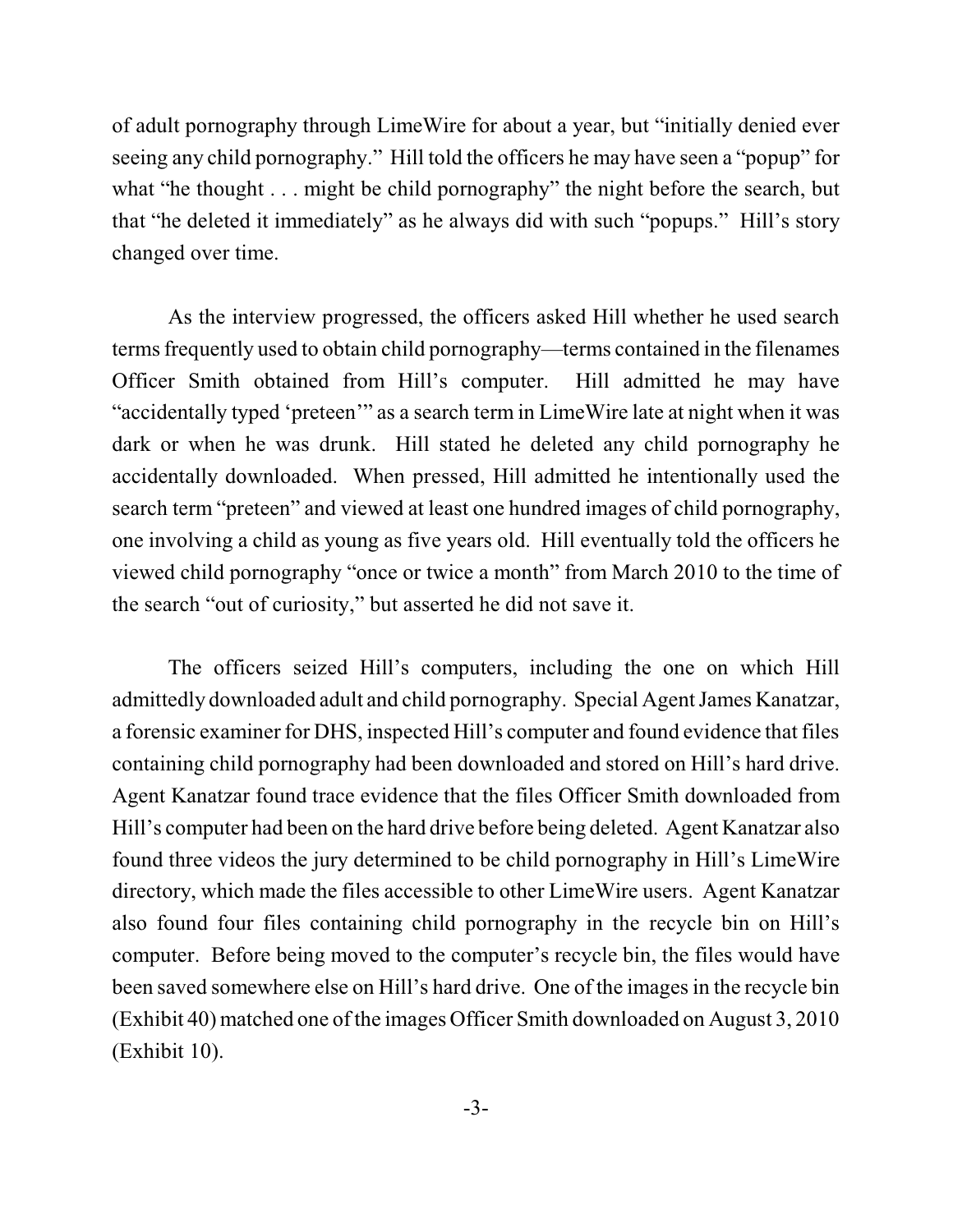Hill wasindicted on November 9, 2010, and arrested the next day. Before trial, Hill moved to suppress the evidence seized from his computer, alleging the initial contact with his computer was an unreasonable search and anything derived therefrom was tainted. The district court denied the motion. Hill then moved to dismiss either Count 1 or Count 2, arguing conviction on both counts would violate his right against double jeopardy because possession of child pornography is a lesserincluded offense of receipt. The district court denied the motion, concluding there was no double jeopardy issue because the possession and receipt charges "involve[d] different files." The district court denied Hill's renewed motion to dismiss a count at trial.

Hill's three day trial began September 25, 2012. The government presented testimony from the investigating officers and the forensic examiner describing their interviews with Hill and the child pornography they found on his computer. The government also showed the still images (Exhibits 4-13, 37-40) and played a portion of each of the three videos from Hill's computer (Exhibits 41-43) for the jury.

Maintaining his innocence, Hill took the stand in his own defense. Unemployed after losing his job in the technical support division of  $AT&T$  Mobility, Hill explained he supplemented his income rebuilding and repairing broken computers with component parts. As to the seized computer containing child pornography, Hill testified he had replaced the RAM, the hard drive, the video processor, the CD drive, and the power source. Hill also testified he was a "gamer," meaning he played interactive video games with others online. Distinguishing between his familiarity with hardware and his purported ignorance of software, Hill testified he loaded LimeWire onto his computer to download music and adult pornography but, contrary to the officers' testimony, denied he knew the LimeWire files he downloaded were automatically available to other LimeWire users.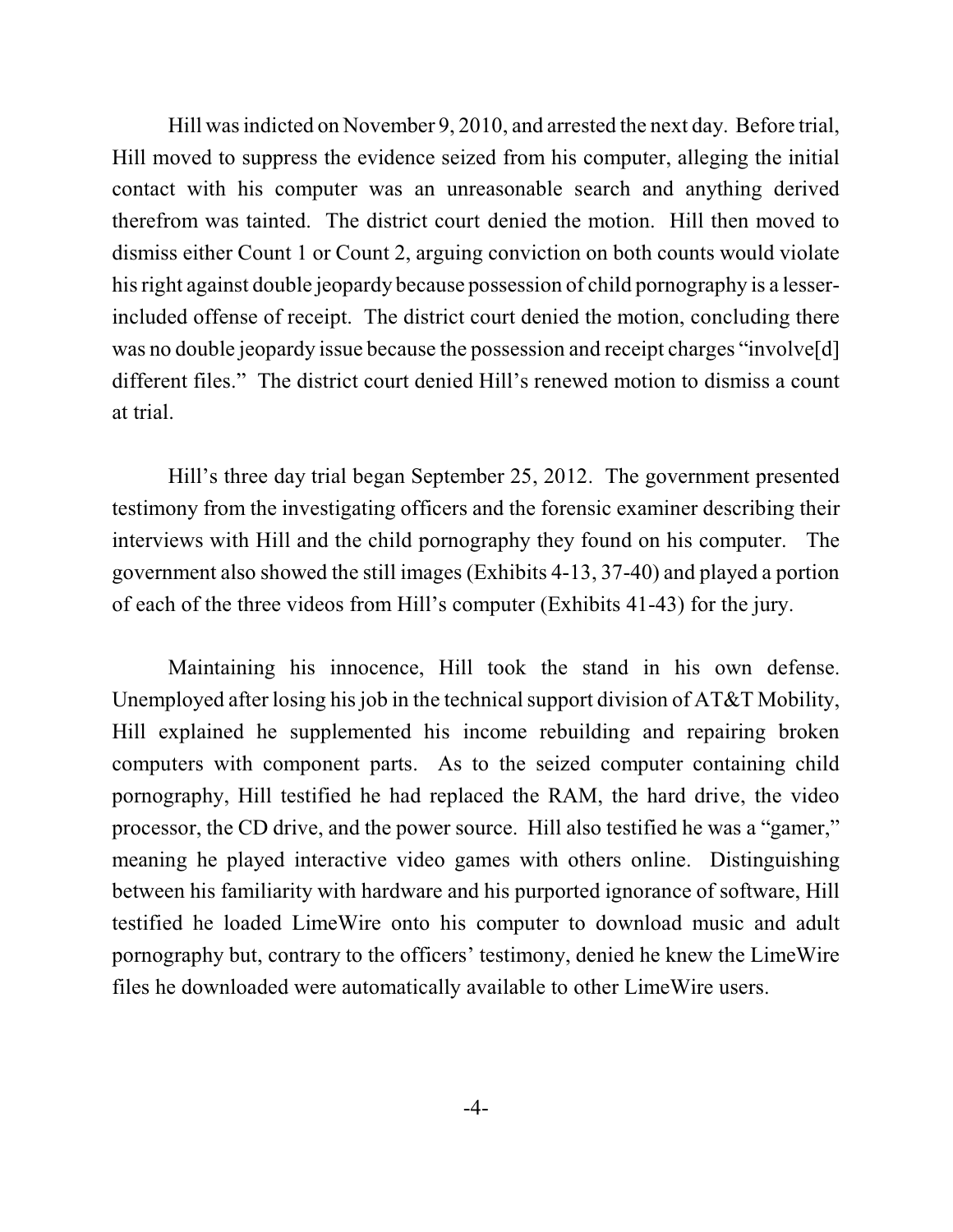Hill's direct examination took an unexpected turn. For the first time, Hill admitted to "knowingly receiving and distributing child pornography involving the use of minors engaging in sexually explicit conduct," as charged in the indictment, and intentionally obtaining the images shown to the jury. But Hill also stated he only viewed the child pornography to protect his children<sup>4</sup>—Hill explained he was intentionally searching for "preteen" images because he thought an unidentified man at a party may have taken illicit pictures of his fourteen- and sixteen-year-old stepdaughters showering. Though Hill's teenage stepdaughters were not "preteen," Hill claimed he viewed many images of child pornography and then deleted them when he verified they did not include his stepdaughters. When confronted on cross examination with timing inconsistencies, Hill testified he had also looked for images of a family friend he had helped after she was exploited online. Hill stated he could not review all of the 266 suspected child pornography files he downloaded to his shared folder because he became "disgusted" and "sickened of what [he] had seen" and "could not continue." Although Hill later resumed his search, he insisted he deleted or attempted to delete all the child pornography he downloaded and viewed.

After deliberating for approximately four hours, the jury convicted Hill on both counts. In separate verdict forms, the jury found Hill (1) received all ten still images and all three videos found in his shared folder and distributed the images all as alleged in Count 1, and (2) possessed all four images found in his computer's recycle bin as alleged in Count 2. The district court denied Hill's timely motions for judgment of acquittal. The district court sentenced Hill to concurrent terms of 144 months for Count 1 and 120 months for Count 2. Hill appeals his convictions.

<sup>&</sup>lt;sup>4</sup>Hill also admitted to downloading and viewing one of the videos (Exhibit 43) before deleting it but denied viewing the other two (Exhibits 41 and 42), the first of which involved a child victim who was known to be only ten or eleven years old when the video was produced.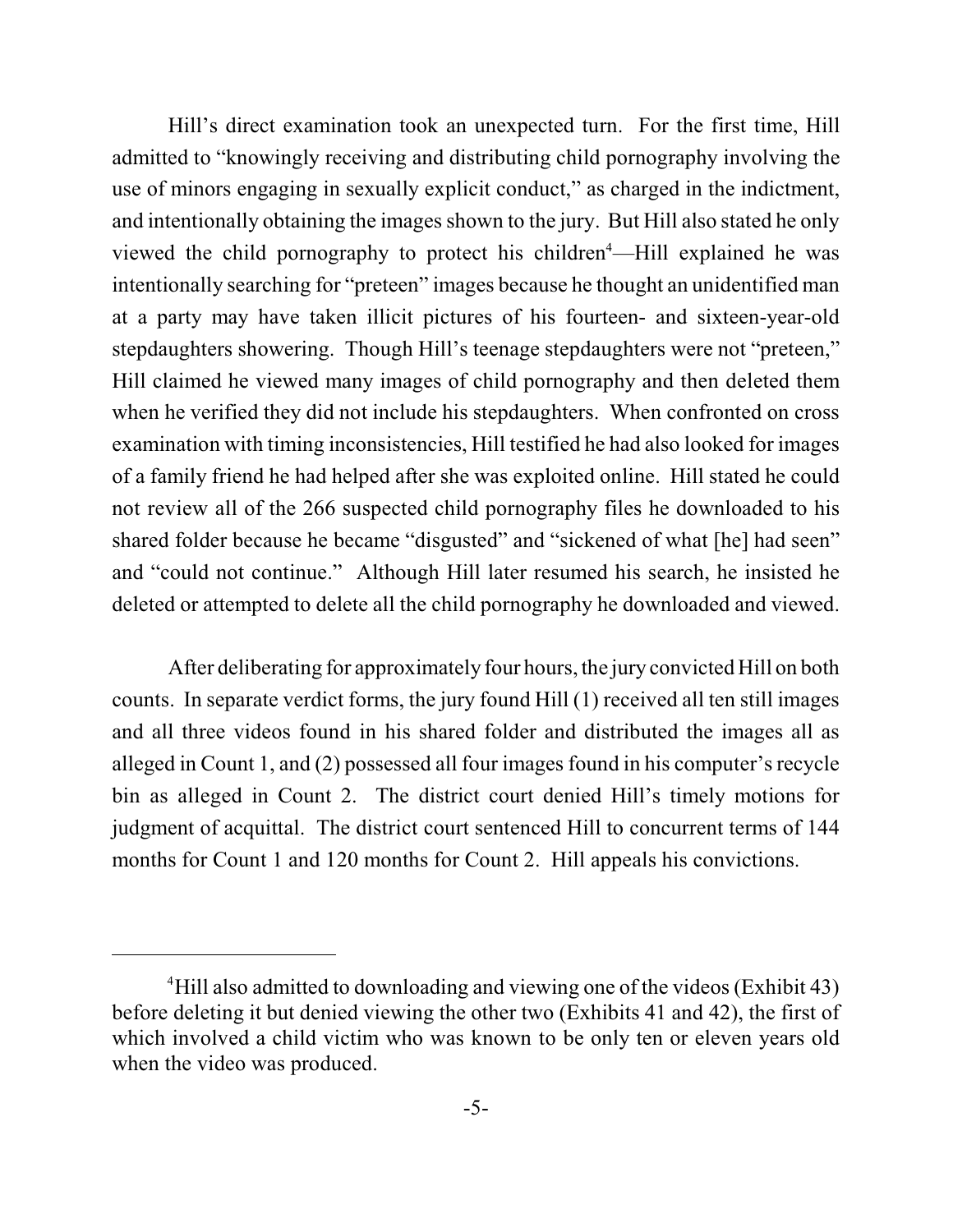#### **II. DISCUSSION**

#### **A. Motion to Suppress**

Hill first contends the district court erred in denying his motion to suppress without a hearing because, in Hill's view, Officer Smith violated Hill's Fourth Amendment right to be free from unreasonable searches and seizures by accessing Hill's computer using peer-to-peer software and downloading files from Hill's LimeWire shared folder. We review the district court's denial of Hill's "motion to suppress *de novo*, and the underlying factual determinations for clear error." United States v. Barker, 437 F.3d 787, 789 (8th Cir. 2006). "We review a district court's decision whether to hold an evidentiary hearing for an abuse of discretion." United States v. Yielding, 657 F.3d 688, 705 (8th Cir. 2011).

Hill's Fourth Amendment arguments completely ignore the holding of United States v. Stults, 575 F.3d 834, 843 (8th Cir. 2009). In Stults, we held a defendant has "no reasonable expectation of privacy in files . . . retrieved from his personal computer where [the defendant] admittedly installed and used LimeWire to make his files accessible to others for file sharing." Id. It did not matter that the defendant denied knowing others would be able to access his files because the defendant knew "'he had file-sharing software on his computer'" and admittedly downloaded music and pornography to his shared folder where other users, including law enforcement officers, had access. Id. (quoting United States v. Ganoe, 538 F.3d 1117, 1127 (9th Cir. 2008)).

The same is true here. Hill admittedly downloaded and actively used LimeWire—file-sharing software that made the scores of pornography files in Hill's shared folder accessible to any LimeWire user in the world, including Officer Smith. LimeWire itself was a publicly accessible program available for free download by anyone with a computer and an internet connection. Hill had no reasonable expectation of privacy in such publicly shared files and "'cannot invoke the protections of the Fourth Amendment.'" Id. (quoting Ganoe, 538 F.3d at 1127). The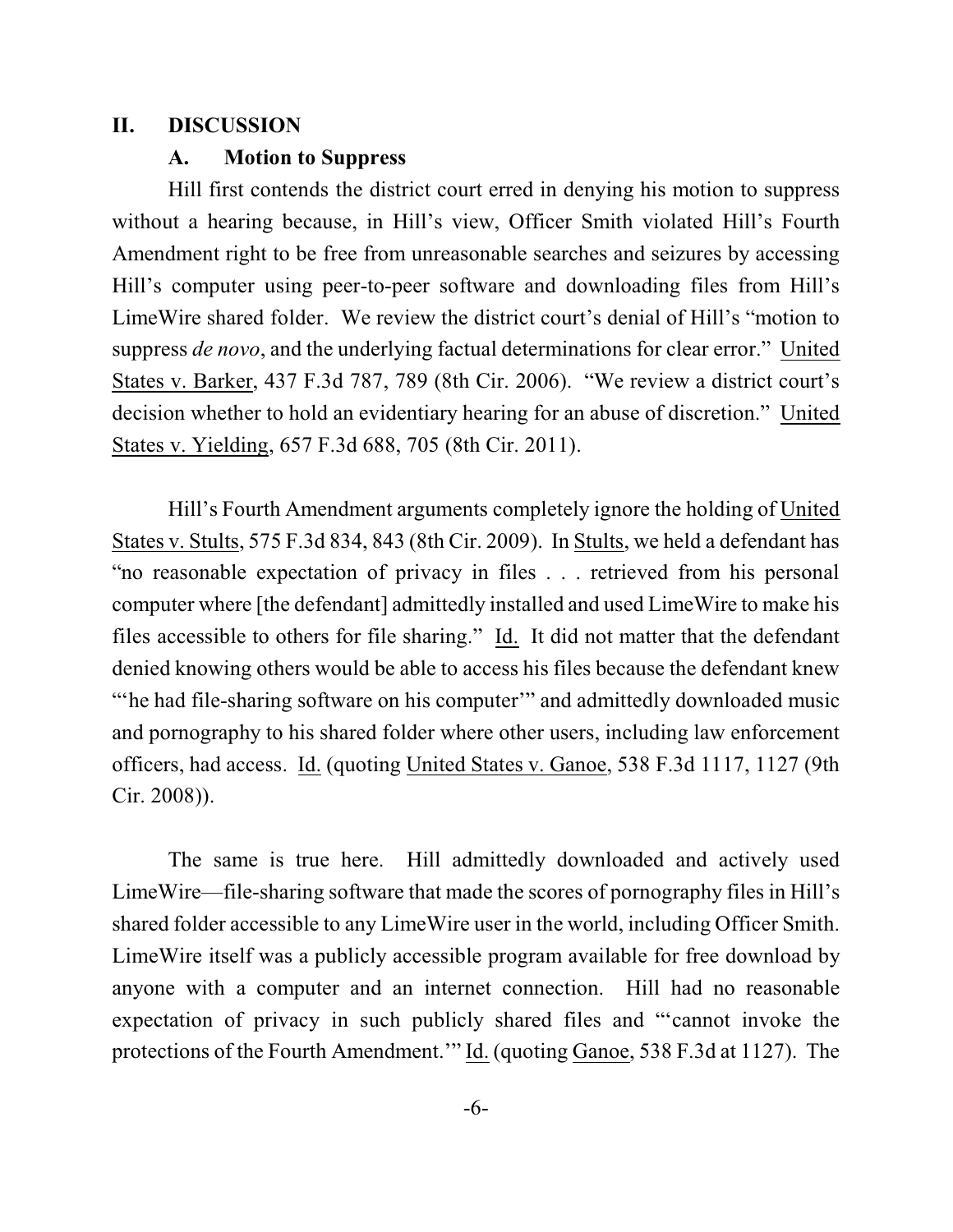district court did not abuse its discretion or otherwise err in denying Hill's motion to suppress without a hearing. See Yielding, 657 F.3d at 705 ("A district court presented with a motion to suppress need not hold an evidentiary hearing as a matter of course, and a hearing is unnecessary if the district court can determine that suppression is unwarranted as a matter of law.").

### **B. Double Jeopardy**

Hill next contends the district court erred in refusing to dismiss one count of the indictment on double jeopardy grounds. See United States v. Muhlenbruch, 634 F.3d 987, 1003-04 (8th Cir. 2011) (concluding possessing child pornography under 18 U.S.C. § 2252(a)(4)(B) is a lesser-included offense ofreceiving child pornography under 18 U.S.C. § 2252(a)(2) when "based on the 'same act or transaction'" (quoting Blockburger v. United States, 284 U.S. 299, 304 (1932))). The Double Jeopardy Clause of the Fifth Amendment protects a criminal defendant from "multiple punishments for the same criminal offense." United States v. Bennett, 44 F.3d 1364, 1368 (8th Cir. 1995). We review *de novo* the denial of a motion to dismiss one count of the indictment "on the grounds of double jeopardy." Id. To establish his double jeopardy claim, Hill must show Count 1 and Count 2 "are in law and fact the same offense." Id. This he cannot do.

With just one exception, the jury's guilty verdicts for Count 1 and Count 2 were based on different visual depictions of child pornography. On Count 1, the jury found Hill received the ten images and three videos found in Hill's LimeWire shared folder and distributed the same ten images. On Count 2, the jury found Hill possessed the four images found in Hill's recycle bin, three of which were different from the images charged in Count 1. Because the jury specifically found Hill guilty based on different facts and images for each count, the jury did not convict Hill "'of receiving [and distributing] the same images that he was also found to have possessed,' and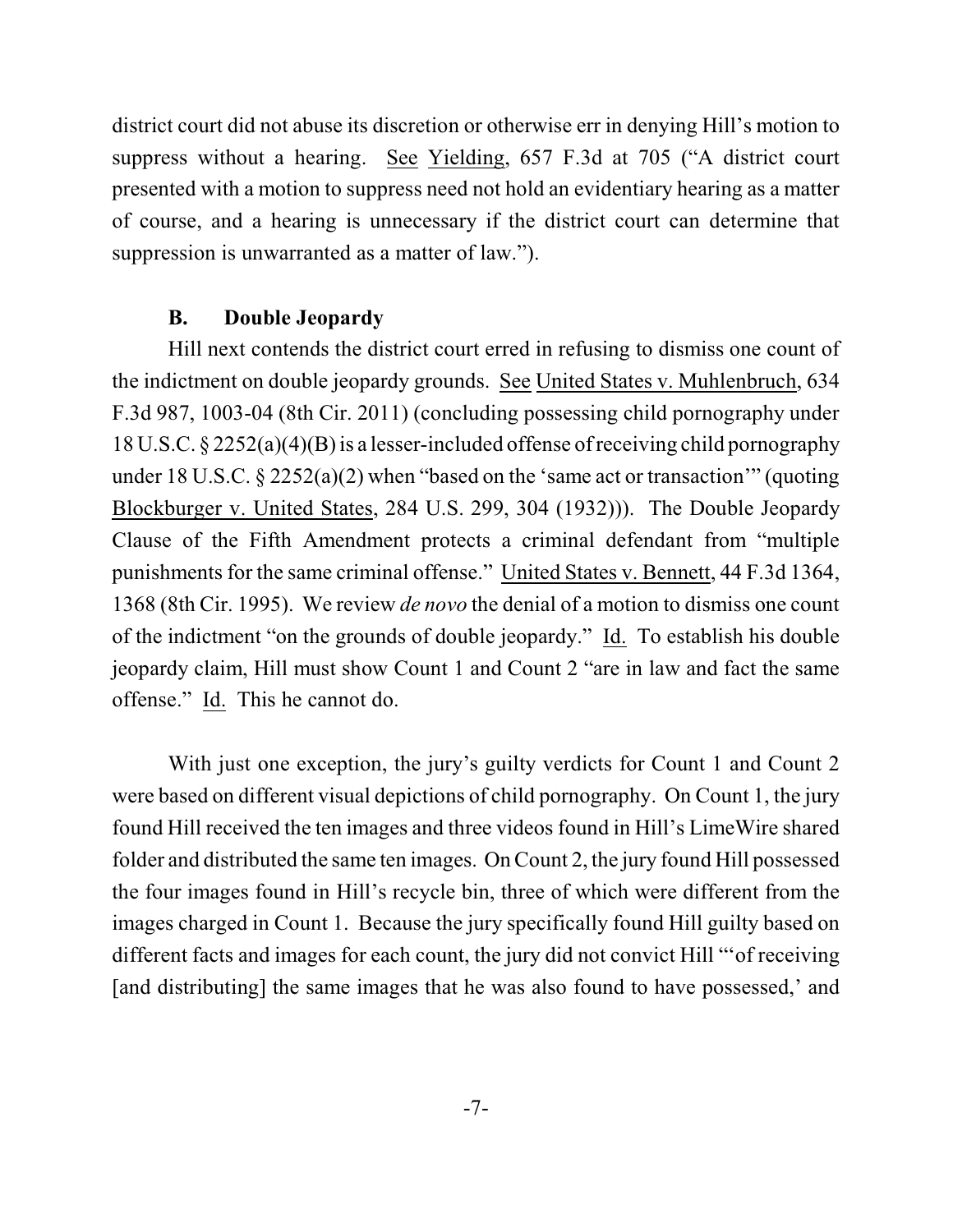thus no double jeopardy violation occurred."<sup>5</sup> United States v. Manning, 738 F.3d 937, 947 (8th Cir. 2014) (quoting United States v. Huether, 673 F.3d 789, 798 (8th Cir. 2012)).

#### **C. Sufficiency of the Evidence**

Finally, Hill asserts the district court erred in denying his motions for judgment of acquittal on both counts, arguing the evidence wasinsufficient to convict him. See Fed. R. Crim. P. 29(a). We review *de novo* the denial of Hill's motions for judgment of acquittal. See United States v. Landsdown, 735 F.3d 805, 806 (8th Cir. 2013). "We view the evidence in the light most favorable to the government, resolving evidentiary conflicts in favor of the government, and accepting all reasonable inferences drawn from the evidence that support the jury's verdict." United States v. Cook, 603 F.3d 434, 437 (8th Cir. 2010). "We may reverse only if no reasonable jury could have found the defendant guilty beyond a reasonable doubt." United States v. Washington, 318 F.3d 845, 852 (8th Cir. 2003).

#### **1. Possession**

In Hill's view, the government failed to prove Hill knowingly possessed the four images found in his computer's recycle bin (Exhibits 37-40). Hill's argument is based on his mistaken belief that the images found in his recycle bin were found in "unallocated space" on his hard drive and Hill could not access or control those files without special tools Hill did not have. Hill's belief is belied by the record.

Agent Kanatzar testified the four images entered into evidence as Exhibits 37, 38, 39, and 40, and found by the jury to support convicting Hill of possessing child

 $5$ To the extent Hill might have argued the same image charged as Exhibit 10 in Count 1 and Exhibit 40 in Count 2 created an issue, we conclude any overlap "does not affect [Hill's] substantial rights" and is harmless given the jury's specific guilty verdicts with respect to all of the other distinct images and videos charged in Count 1 and Count 2, respectively. Fed. R. Crim. P. 52(a).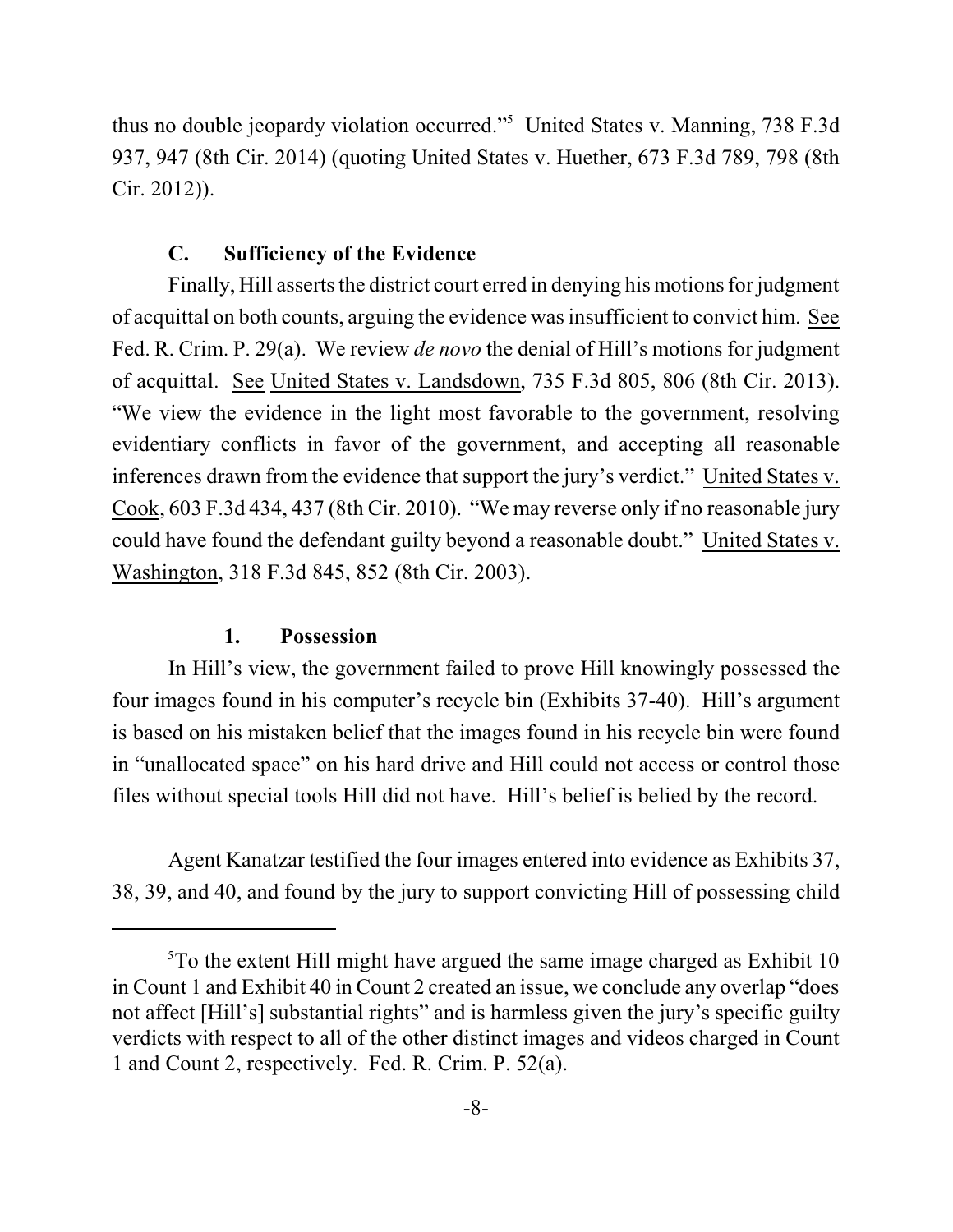pornography as charged in Count 2, were still in Hill's recycle bin when the officers seized Hill's computer. Unlike "unallocated space," the recycle bin is an accessible folder on the computer's hard drive "in which a user places files to be deleted."<sup>6</sup> United States v. Tucker, 305 F.3d 1193, 1198 n.8 (10th Cir. 2002). "Placement in the bin does not automatically delete files, however." United States v. Walser, 275 F.3d 981, 984 n.4 (10th Cir. 2001). "[R]emoval of files *from* the recycle bin generally requires manual steps to be taken by the user." United States v. Romm, 455 F.3d 990, 993 n.2 (9th Cir. 2006). In other words, a file in the recycle bin could have been either permanently deleted or restored to its original location, at Hill's discretion.

Hill may have "tried to get rid of" the child pornography he downloaded to his hard drive, but he never emptied the four files from his recycle bin and thus never relegated them to unallocated space. The images remained in his recycle bin, accessible to Hill and subject to his dominion and control without any special tools. The jury could reasonably infer Hill's "intentional attempt to delete child pornography files, such as by placing them in [his] computer's recycle bin, . . . suggest[ed] he was aware of the files and their contents." United States v. Breton, 740 F.3d 1, 17 (1st Cir. 2014). Indeed, Hill—no stranger to computers—admitted he actively sought child pornography on LimeWire using very specific search terms, intentionally downloaded images of child pornography, viewed those illegal images, and eventually deleted some of them, before searching for more images. Four of those illegal images remained in his recycle bin when officers seized his computer. A reasonable jury could convict Hill of knowingly possessing child pornography.<sup>7</sup>

<sup>&</sup>lt;sup>6"</sup>Unallocated space is space on a hard drive that contains deleted data, *usually emptied from the operating system's trash or recycle bin folder*, that cannot be seen or accessed by the user without the use of forensic software. Such space is available to be written over to store new information." United States v. Flyer, 633 F.3d 911, 918 (9th Cir. 2011) (emphasis added).

<sup>&</sup>lt;sup>7</sup>Because the illegal images were in Hill's recycle bin, we need not decide whether images of child pornography found in unallocated space or the browser cache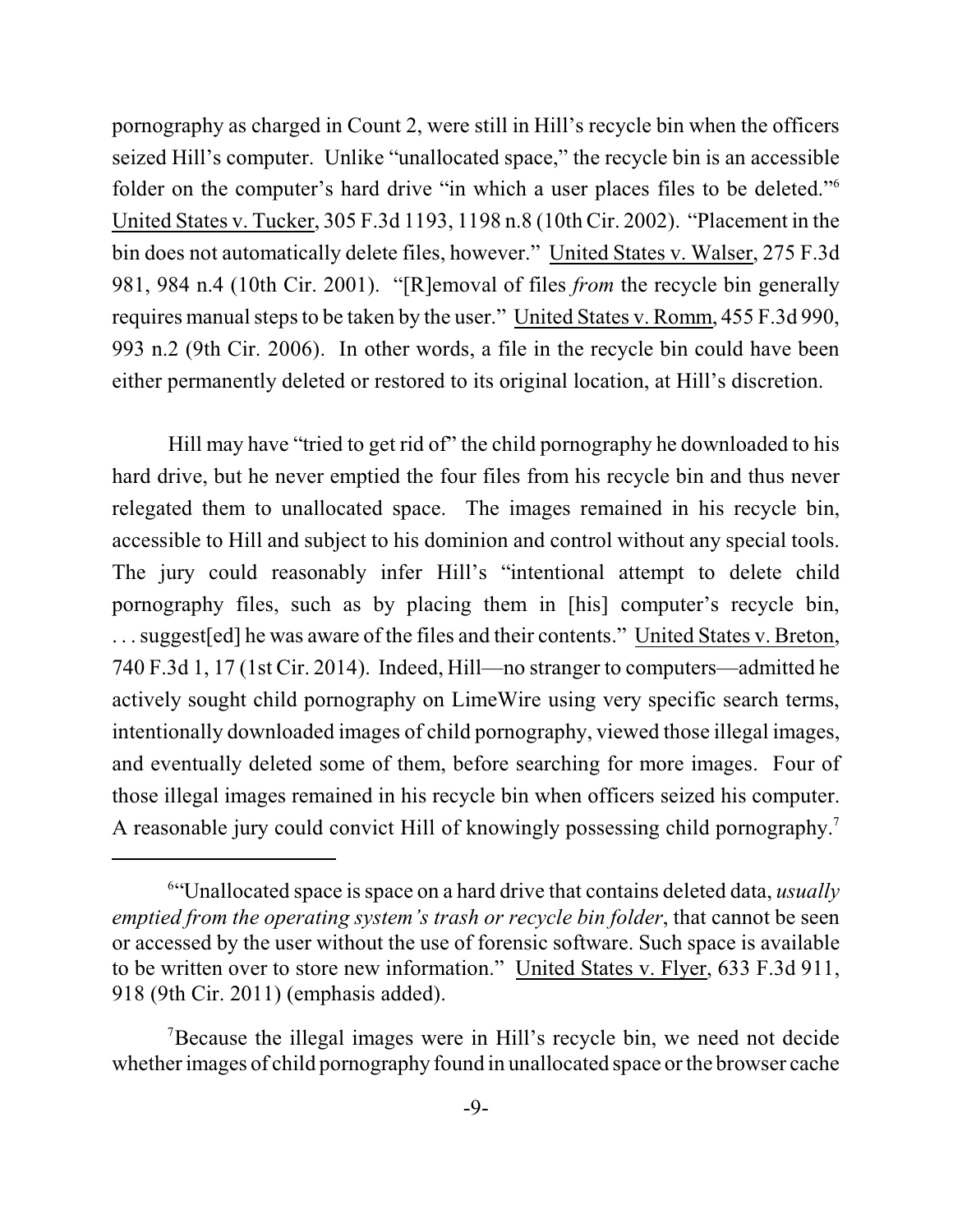See, e.g., United States v. Worthey, 716 F.3d 1107, 1113-14 (8th Cir. 2013); United States v. Koch, 625 F.3d 470, 478-79 (8th Cir. 2010).

## **2. Receipt and Distribution**

The evidence presented at trial was also more than sufficient to convict Hill of knowingly receiving and distributing child pornography.<sup>8</sup> At trial, Hill unequivocally confessed to "knowingly receiving and distributing child pornography" as charged in the indictment and intentionally using LimeWire to download and view the images and one of the videos for which he was convicted. Hill claimed he searched for and downloaded child pornography in an ill-conceived plan to protect his stepdaughters, not knowing the files in his LimeWire shared folder would be accessible to other users. But the jury was not obligated to accept Hill's admittedly irrational justifications and belated claims of ignorance. "[Q]uestions concerning the credibility of witnesses, where their testimony is not incredible on its face, are for the jury to decide." United States v. Samuels, 543 F.3d 1013, 1019 (8th Cir. 2008). Hill's explicit description of his own considerable computer abilities and disturbing search habits, combined with the investigating officers' detailed testimony regarding Hill's inculpatory statements, would allow a reasonable jury to dismiss Hill's dubious claims of innocence.

Even without Hill's damning witness-stand confession, the evidence of knowing receipt and distribution was overwhelming. Hill told the investigating

would support a verdict of knowingly possessing child pornography under the circumstances of this case. See United States v. McArthur, 573 F.3d 608, 614-15 (8th Cir. 2009) (determining, on the case facts, images found in unallocated space supported conviction).

<sup>&</sup>lt;sup>8</sup>Hill's arguments primarily focus on distribution, but a defendant can violate 18 U.S.C. § 2252(a)(2) by "knowingly receiv[ing], *or* distribut[ing]" child pornography. (Emphasis added). Here, the jury reasonably found the evidence sufficient to find Hill guilty of violating  $\S 2252(a)(2)$  both ways.